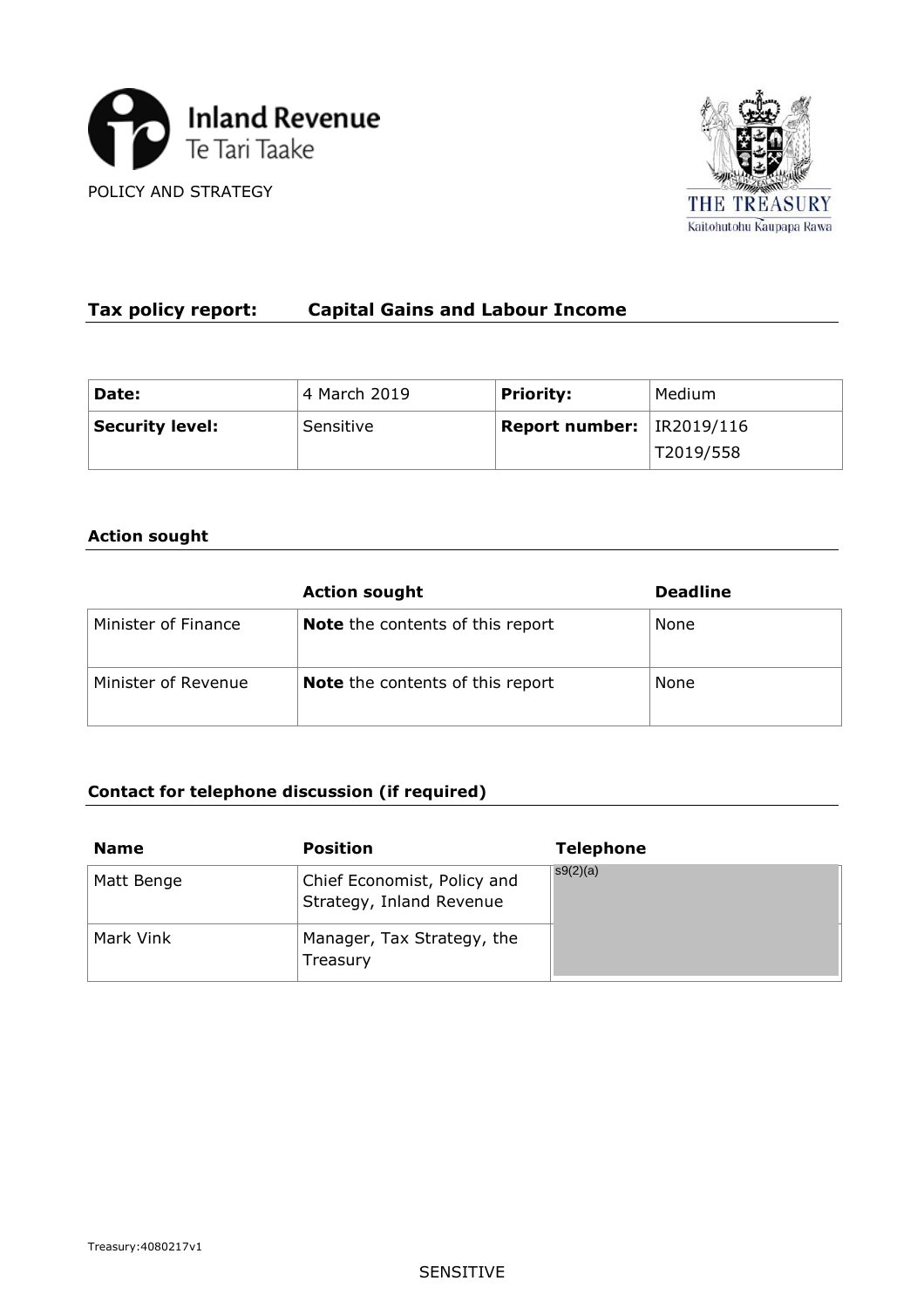4 March 2019

Minister of Finance Minister of Revenue

### **Capital Gains and Labour Income**

#### **Executive summary**

 to tax returns from entrepreneurship at the same rate as other income. This paper responds to the issue raised in public commentary of whether it makes sense

This is a noting report. We discuss, by way of examples, how taxing capital gains can reduce incentives for entrepreneurial effort but only to the same extent as an income tax reduces work incentives more generally. Attempting to tax gains as neutrally as possible is aimed at promoting fairness and efficiency by ensuring that all forms of income are taxed as even-handedly as possible. Concerns that taxing capital gains will reduce entrepreneurial effort or investment can be addressed by other neutrality-enhancing measures such as reinstating building depreciation and addressing loss carryforwards and blackhole expenditure.

#### **Recommended action**

We recommend that you **note** the contents of this report.

**Noted** Noted Noted

**Mark Vink Matt Benge 19 Matt Benge** Manager **Chief Economist** 

Tax Strategy, The Treasury **Policy and Strategy, Inland Revenue** 

**Hon Grant Robertson Monday Hon Stuart Nash** Minister of Finance Minister of Revenue / /2019 / /2019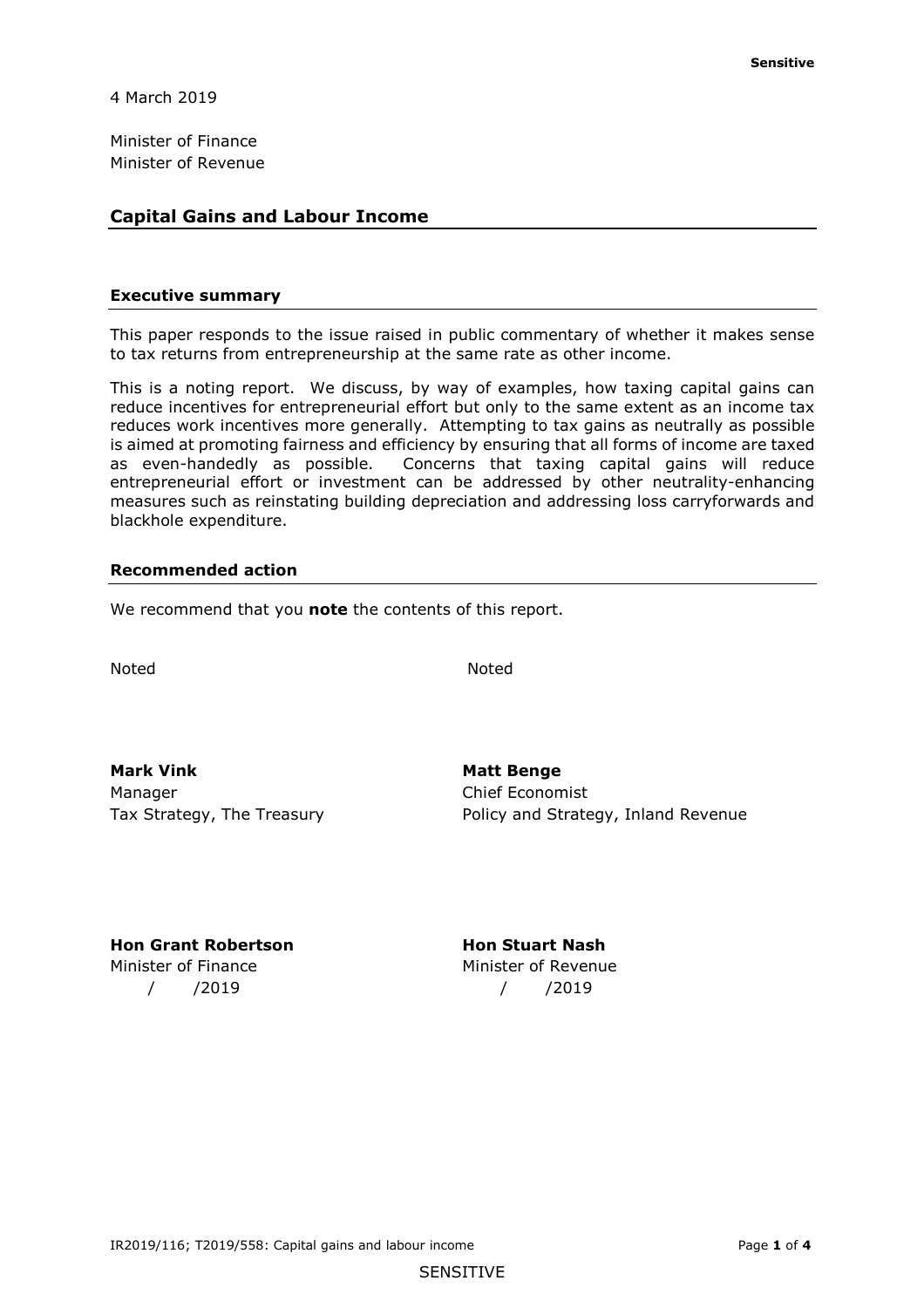#### **Purpose**

 1. Capital gains may at times be a reward for the labour effort or business acumen of of a business for taking on risk. The aim of this note is to explore, through the owners of a business. Also capital gains may reflect compensation to the owners illustrations, whether these considerations provide grounds for not taxing capital gains or for taxing capital gains at concessional rates in order not to discourage entrepreneurial effort.

#### **Background**

 tax returns from entrepreneurship at the same rate as other income. This note 2. Some media commentators have raised the question of whether it makes sense to provides advice on the issue.

#### **Discussion**

- and wages when they are paid. These salaries and wages will reflect a reward for occupations which may be more or less risky. 3. Under New Zealand's tax settings we attempt to tax a very broad definition of income as neutrally as possible. Generally employees are taxed on their salaries people undertaking jobs that may be more or less arduous and working in
- 4. If capital gains are not taxed, not only will some forms of capital income be untaxed, there will also be scope for certain forms of labour income to escape taxation. Both of these situations raise fairness and efficiency concerns.

#### *Example 1 – Do-it-yourself improvements*

 5. Consider an individual who buys a house for \$400,000, through their own efforts makes improvements to the house (e.g., repairs, recarpeting, painting) and who a short time later sells the house for \$600,000. Much of any gain (over and above opportunity. If this gain is not taxed, the treatment of labour income is not undertaking paid employment where income is taxed. Here the absence of a tax the cost of material used in making the improvements and transactions costs in buying and selling the property) will reflect compensation for the individual's efforts as well as profits from having the business acumen to see that this was a profitable horizontally equitable and this provides incentives for people to undertake this sort of activity even when they would prefer to take a paid job in the absence of tax considerations. The fact that salaries and wages are taxed while capital gains are not provides a tax bias encouraging them to earn tax-free capital gains rather than on capital gains can end up being both unfair and economically inefficient. (Of course, if the person had the intention of profiting from undertaking this activity, the gain would be taxable. However, intention is difficult to prove and often the gain may end up not being taxed).

#### *Example 2 – Sweat equity*

 who is willing to accept a low cash income from the restaurant of \$40,000 per annum in order to build up a loyal clientele. The build-up of the loyal clientele adds \$60,000 per annum to the value of the business and after five years the restaurant 6. Consider an entrepreneur who is prepared to accept a low or even negative cash income from a business in early years in order to build up goodwill in a business and later sell the business for a profit. For example, consider a restaurant proprietor proprietor is able to sell the restaurant for a \$300,000 gain. Much of this gain will reflect compensation for the labour efforts and business acumen of the owner of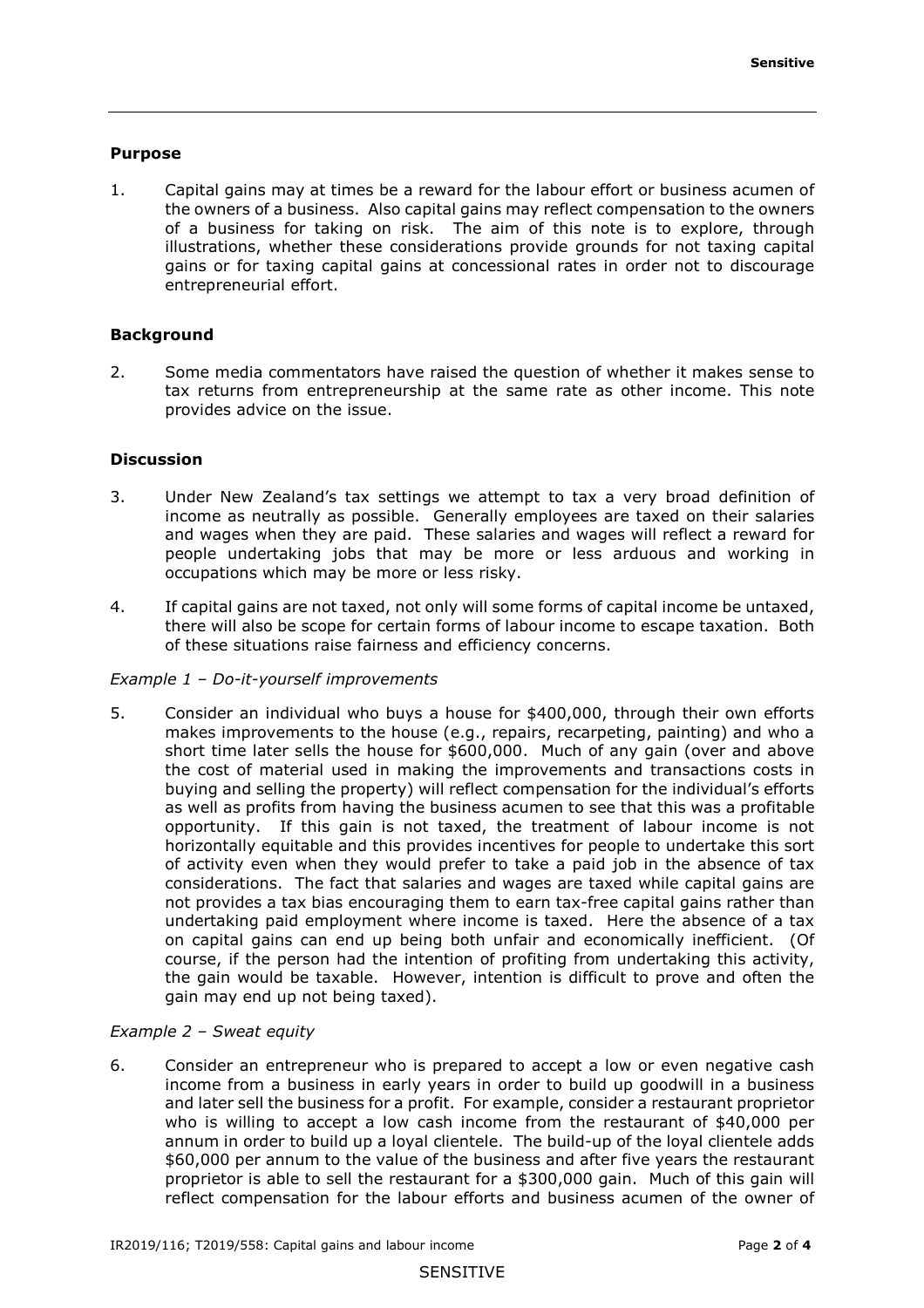the business. If these gains are not taxed, there will be a bias favouring this sort as capital gains. A tax on capital gains would reduce these biases. It would also make the tax system fairer by making the tax treatment of different forms of income of activity over undertaking paid employment where income is taxed, or establishing a business where more of the rewards arise as currently taxed income and less arise more consistent.

- or come out with entrepreneurial ideas leading to wider social benefits. This is no with whether gains from a business are likely to be accruing as capital gains or as wider society while still paying tax on their income. It seems very difficult to adjust different ways. 7. It might perhaps be argued that those setting up a business are at times doing something more valuable for society than they would be if they took a job as a salary and wage earner. By setting up a business people may create jobs for others doubt true but any wider benefits to society are unlikely to be closely associated income that is taxed. Many people in paid employment also contribute much to taxes to take account of the broader benefits to society of people working in
- 8. Our recommended approach to generally tax all forms of income as neutrally as possible reflects the sheer impossibility of working out when specific activities provide wider social benefits justifying a government subsidy.

#### *Example 3 - Risk*

- 9. Consider the case where a taxpayer chooses between two options:
	- Earning a salary of \$100,000 (\$100,000 expected value)
	- (90% chance) or end up being sold for \$1m capital gain (10% chance). This • Forgoing a salary, but trying to create a business that might be worthless option generates \$100,000 of expected value.
- 10. If there were no tax, and a taxpayer was risk-neutral, the taxpayer would be indifferent between the two situations.
- 11. Now suppose we introduce an income tax (but not tax capital gains) at 30%. The choices are:
	- Earn a salary of \$70,000 post tax (\$70,000 expected value)
	- \$100,000 of expected value. • Forgo a salary but try to create a business that might be worthless (90% chance) or end up being sold for \$1m capital gain (10% chance) with
- 12. By introducing an income tax we have reduced the incentive to work to earn a salary, but maintained the incentive to create a business.
- 13. If instead we start taxing capital gains, also at 30%, the choices are:
	- Earn a salary of \$70,000 post tax (\$70,000 expected value)
	- (90% chance) or end up being sold for \$1m capital gain that is taxable at 30% (10% chance). (\$70,000 expected value). • Forgoing a salary, but trying to create a business that might be worthless
- 14. By introducing a broader tax on capital gains, we do reduce the incentive to start a business. However, this is only to the same degree that we reduce the incentive to work by taxing salary and wages. Introducing a broader tax on capital gains would